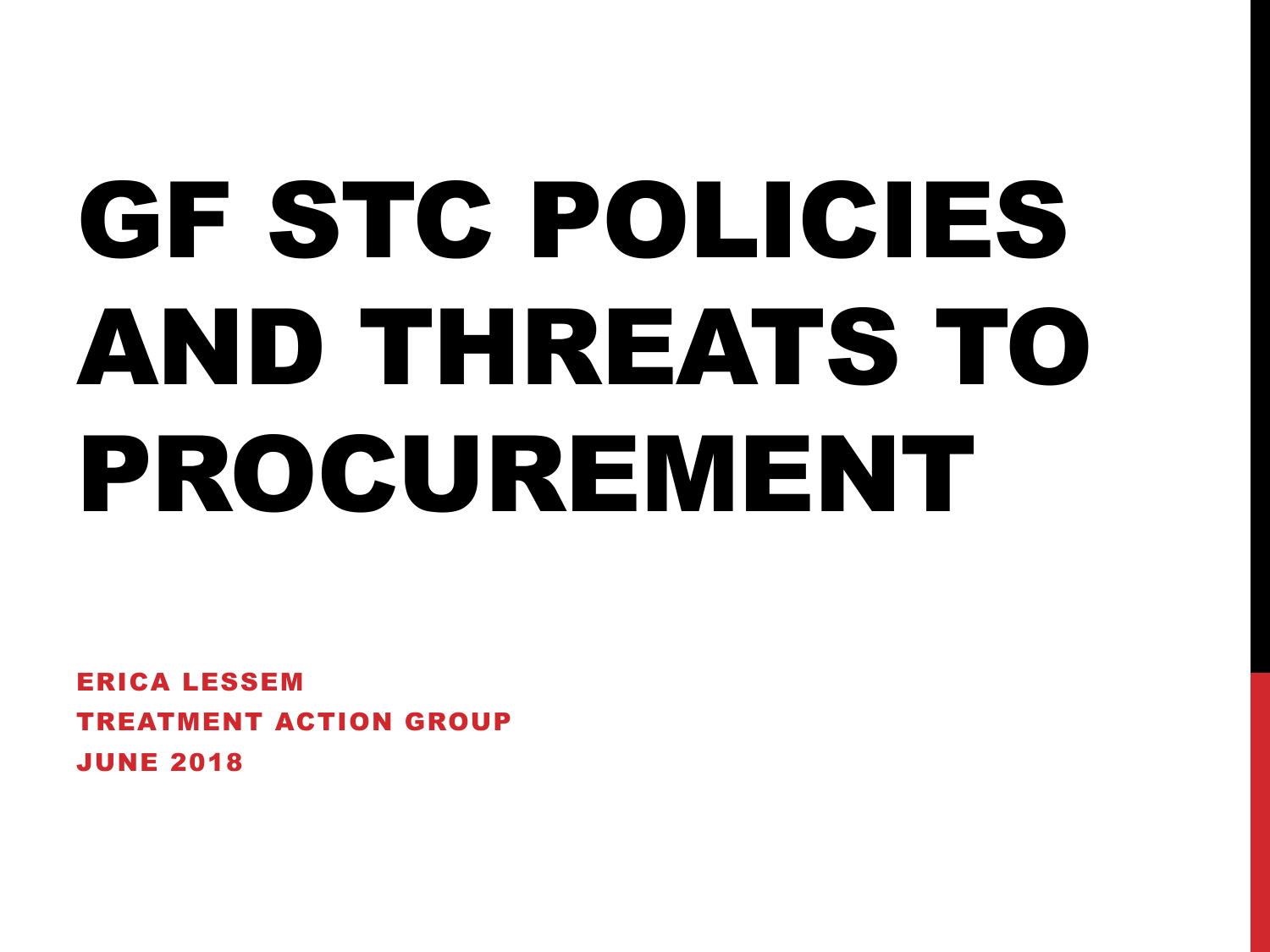# CONTEXT – TB/HIV/HCV IN EECA

### **HIV**

- **Fastest-growing HIV epidemic in the world**
- Treatment coverage: 21% (second from bottom after MENA**)**

### **TB**

- **Highest rates of MDR-TB**: 9 of the 30 high-burden countries (list favors larger countries)
- Drug resistant TB is more expensive, and more difficult to treat
- Outdated models of care

### **HCV**

• 16 countries of the Eastern Europe and Central Asia (EECA) region are home to **6.6 million people** in need of HCV treatment

Sources:<http://eecaplatform.org/en/about-platform/> [http://www.who.int/tb/publications/global\\_report/high\\_tb\\_burdencountrylists2016-2020.pdf](http://www.who.int/tb/publications/global_report/high_tb_burdencountrylists2016-2020.pdf) https://doi.org/10.1186/s41124-017-0026-z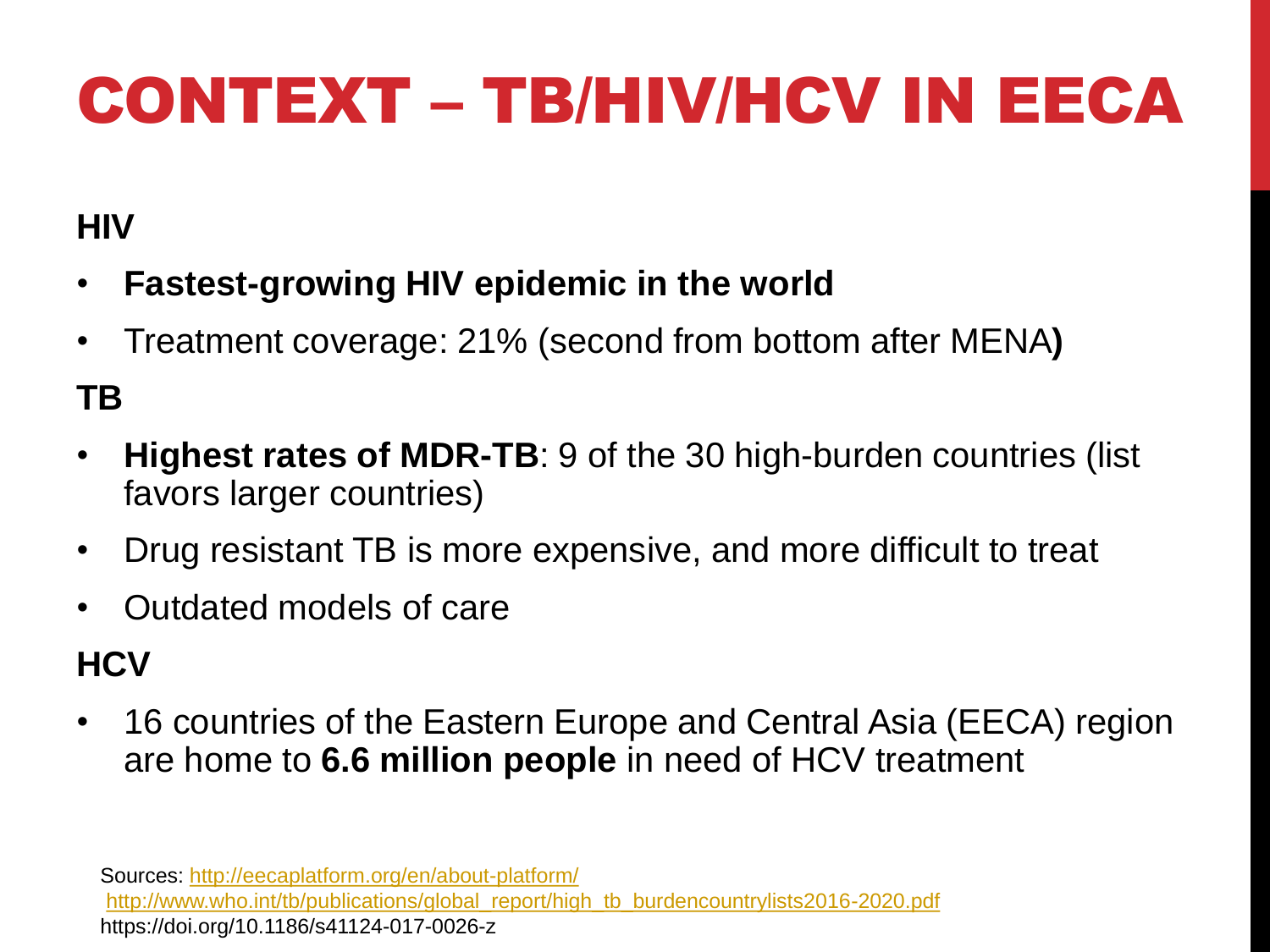# CONTEXT – GF FUNDING IN REGION

#### **The GFATM New Funding Model (NFM) allocation methodology resulted in deep funding cuts for EECA more than any other region**

• 15% reduction in funding between 2010-2013 and 2014-2017 and about 40% by the 2017-19 allocation period (3 year equivalents)

#### **2014 Global Fund Investment Guidance for Eastern Europe Central Asia required countries to pay for increasing percentages of commodities using domestic/other funding sources**

- Lower-Lower middle income (LLMI) countries: 60% for ARVs, diagnostics ; 50% for second-line TB drugs
- Upper lower-middle income (ULMI) countries: 75% of ARVs for people already on ART; 75% of second-line TB drugs (GF funds can be used for ARVs for new treatment enrollment and scale-up *among key pops*)
- Upper middle income countries (UMIC): GF funded ARVs for new initiations and key pops only; 100% existing patients, and 2nd line TB drugs on domestic funds.

#### **April 2016 Global Fund Sustainability, Transition, Co-Financing (STC) calls for all countries to progressively take up the costs of key interventions including essential drugs.**

With thanks to MSF Access Campaign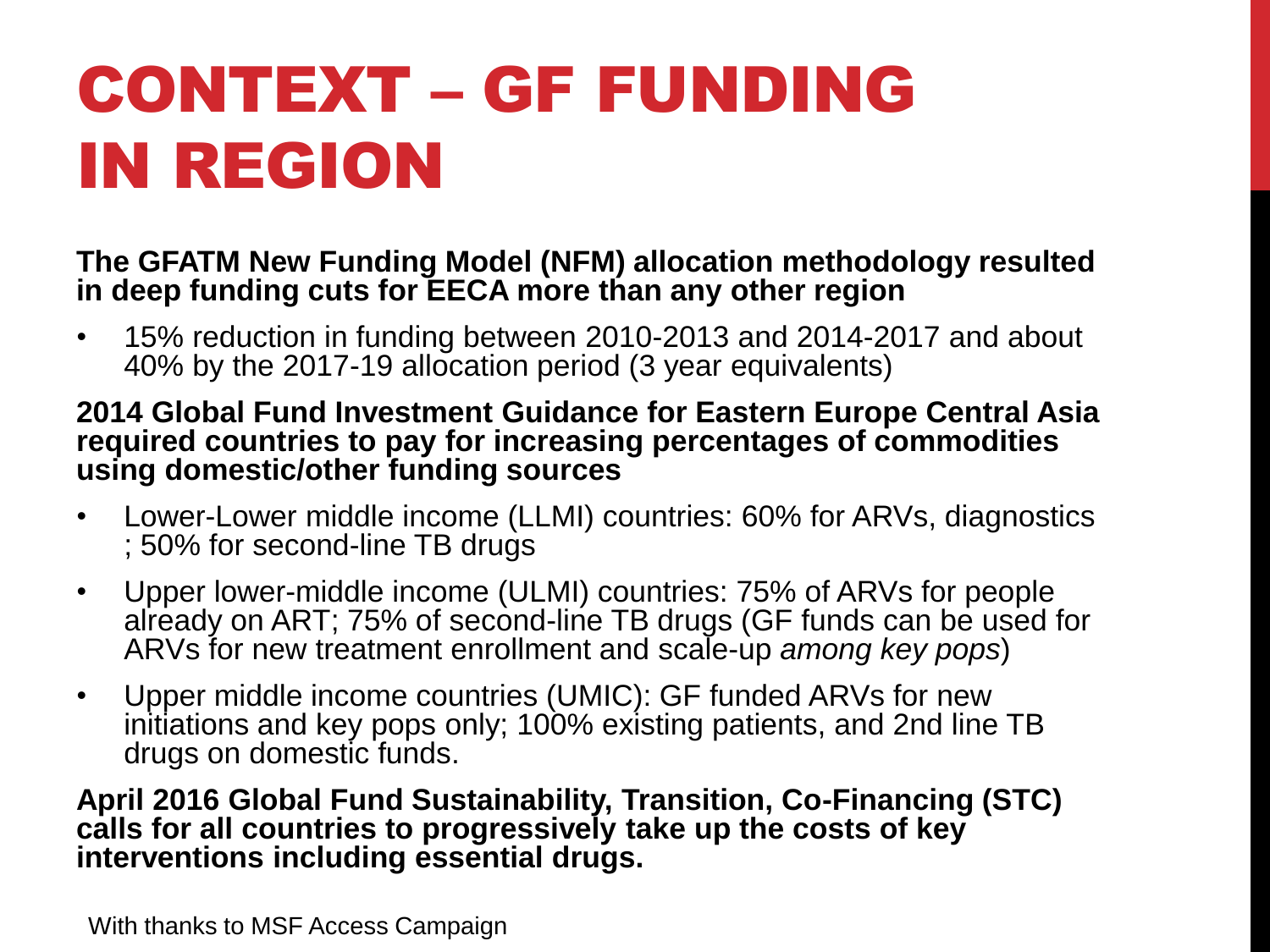## CONTEXT – GF FUNDING IN REGION

*Transition priorities: Components with existing grants and classified as LMI with low or moderate disease burden or UMI*

| <b>UMI countries</b>                                                    | Albania (HIV*/TB*), Armenia<br>(HIV**, TB**), Azerbaijan (HIV,<br>TB), Belarus (HIV, TB), Georgia<br>(HIV, TB), Kazakhstan (HIV, TB),<br>Montenegro (HIV), Romania (TB),<br>Serbia (HIV), Turkmenistan (TB) |
|-------------------------------------------------------------------------|-------------------------------------------------------------------------------------------------------------------------------------------------------------------------------------------------------------|
| <b>LMI country components with</b><br>low or moderate<br>disease burden | Kosovo (HIV, TB)                                                                                                                                                                                            |
| * Ineligible and received transition<br>funding for 2017-2019.          | ** Newly ineligible as per 2018 list<br>and may receive Transition Funding<br>in 2020-2022.                                                                                                                 |

Source: http://eecaplatform.org/wp-content/uploads/2018/04/core\_sustainabilityandtransition\_guidancenote\_en.pdf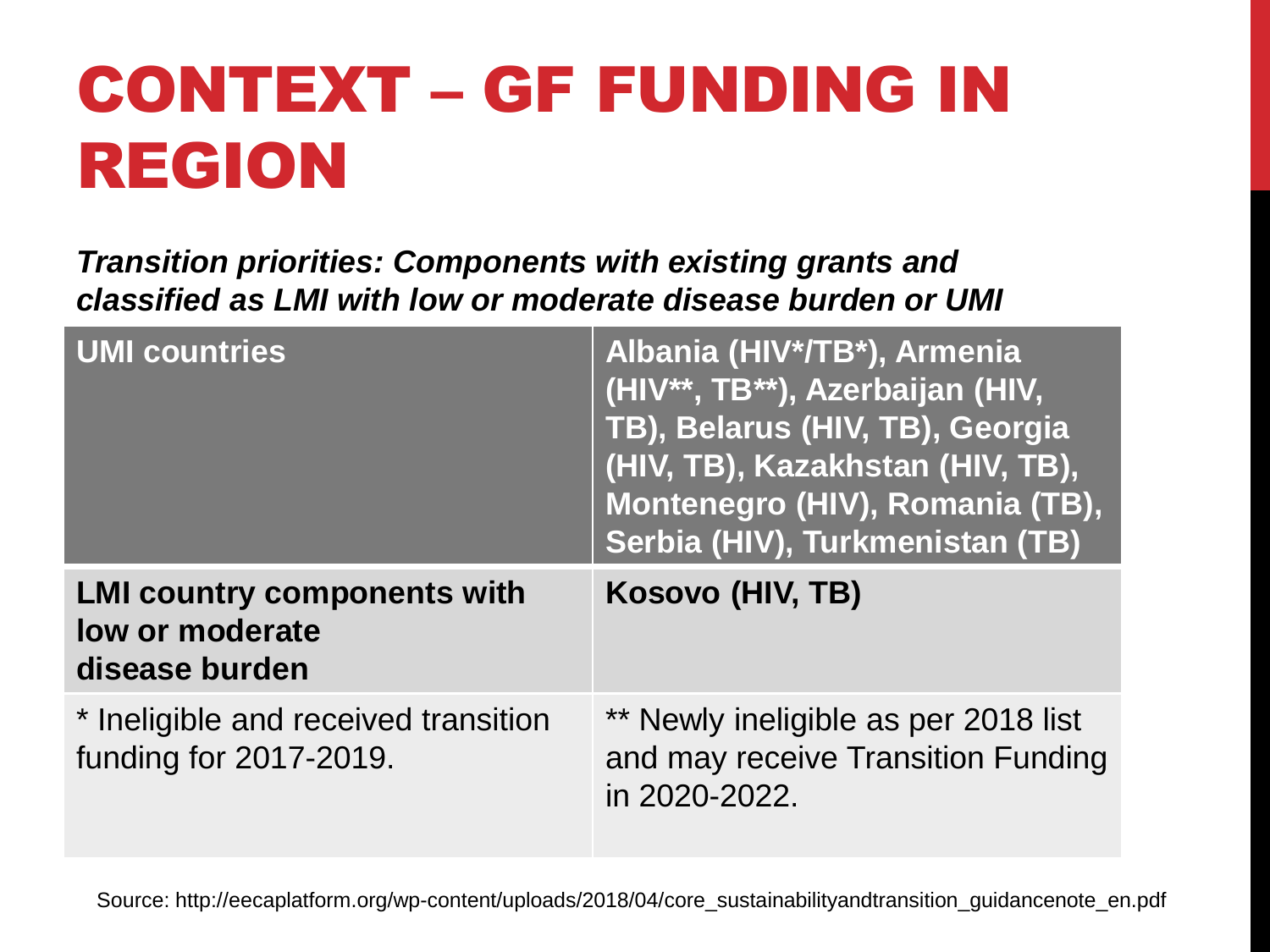### GF ALLOCATIONS F0R 2017-2019

| <b>Country</b> | <b>Disease</b>  | <b>Allocation 2017-</b><br>2019<br>(Grant Currency) | <b>Country</b>    | <b>Disease</b>  | <b>Allocation</b><br>2017-2019<br>(Grant Currency) |
|----------------|-----------------|-----------------------------------------------------|-------------------|-----------------|----------------------------------------------------|
| Albania        | <b>HIV/AIDS</b> | 1,138,134                                           | Kyrgyzstan        | <b>HIV/AIDS</b> | 11,266,362                                         |
| Albania        | TВ              | 500,000                                             | Kyrgyzstan        | ТB              | 12,203,652                                         |
| Armenia        | <b>HIV/AIDS</b> | 5,282,781                                           | Moldova           | <b>HIV/AIDS</b> | 7,144,919                                          |
| Armenia        | TВ              | 3,138,925                                           | Moldova           | ТB              | 8,751,802                                          |
| Azerbaijan     | <b>HIV/AIDS</b> | 6,068,394                                           | Montenegro        | <b>HIV/AIDS</b> | 556,938                                            |
| Azerbaijan     | ТB              | 6,529,446                                           | Romania           | ТB              | 4,052,972                                          |
| <b>Belarus</b> | <b>HIV/AIDS</b> | 7,862,511                                           | Serbia            | <b>HIV/AIDS</b> | 1,098,351                                          |
| <b>Belarus</b> | TB              | 7,977,941                                           | Tajikistan        | <b>HIV/AIDS</b> | 12,939,544                                         |
| Georgia        | <b>HIV/AIDS</b> | 8,412,986                                           | Tajikistan        | ТB              | 9,752,657                                          |
|                |                 |                                                     | Turkmenistan      | ТB              | 3,956,665                                          |
| Georgia        | ТB              | 7,175,076                                           | <b>Ukraine</b>    | <b>HIV/AIDS</b> | 70,836,441                                         |
| Kazakhstan     | <b>HIV/AIDS</b> | 2,714,223                                           | <b>Ukraine</b>    | ТB              | 48,646,090                                         |
| Kazakhstan     | ТB              | 9,840,440                                           | <b>Uzbekistan</b> | <b>HIV/AIDS</b> | 13,928,377                                         |
| Kosovo         | <b>HIV/AIDS</b> | 1,576,433                                           | <b>Uzbekistan</b> | TΒ              | 21,640,400                                         |
| Kosovo         | ТB              | 1,527,522                                           |                   |                 |                                                    |

GF Allocations to EECA 2017-2019 (to be implemented 2018-2020): \$**296,519,982** GF Availability to EECA for 2014-2016 (stretched to 2017): \$659 million GF Disbursements in EECA for 2010-2013: \$768 million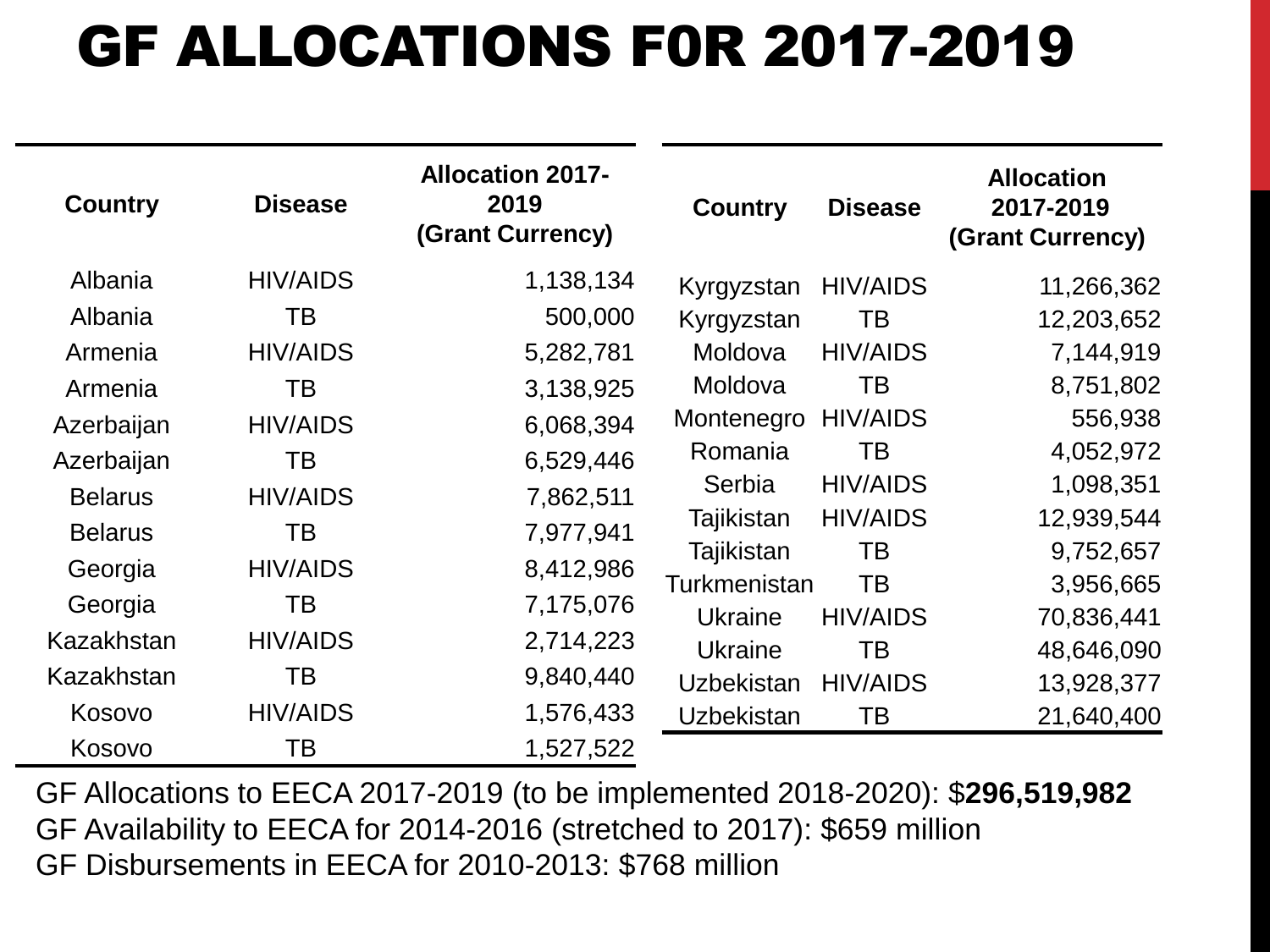### TB AND OTHER MARKETS ARE FRAGILE

#### **Small, fragmented**

- Despite heavy burdens, only about 130K people with MDR-TB started on treatment each year
- Hundreds of different regimens compiled using combinations of dozens of drugs
- 11% of medicine products sold through Global Drug Facility (largest TB procurement body in world) have fewer than \$20,000 in annual sales; 61% have sales <\$1M

After >50 years with no new drug classes to treat TB, and over 100 years relying on microscopy, **we finally have new drugs for MDR-TB and rapid diagnostics**

More coming down pipeline

#### However, **uptake is slow, and newer products are expensive**

- bedaquiline donation based on GF eligibility; otherwise currently \$3,000 for 6 months in middle income countries (registration rejected in some EECA countries)
- delamanid -\$1,700 for 6 month course (not registered in most places)
- GeneXpert MTB/RIF Ultra—uptake far below what it needs to be; cost =\$10/cartridge for eligible public programs; otherwise can be up to \$60/cartridge

#### **Other commodities also have fragile markets, e.g. pediatric ARVs, second-line ARVs**

**This is a critical time to be supporting uptake of new tools, ensuring access to quality and lowest price commodities**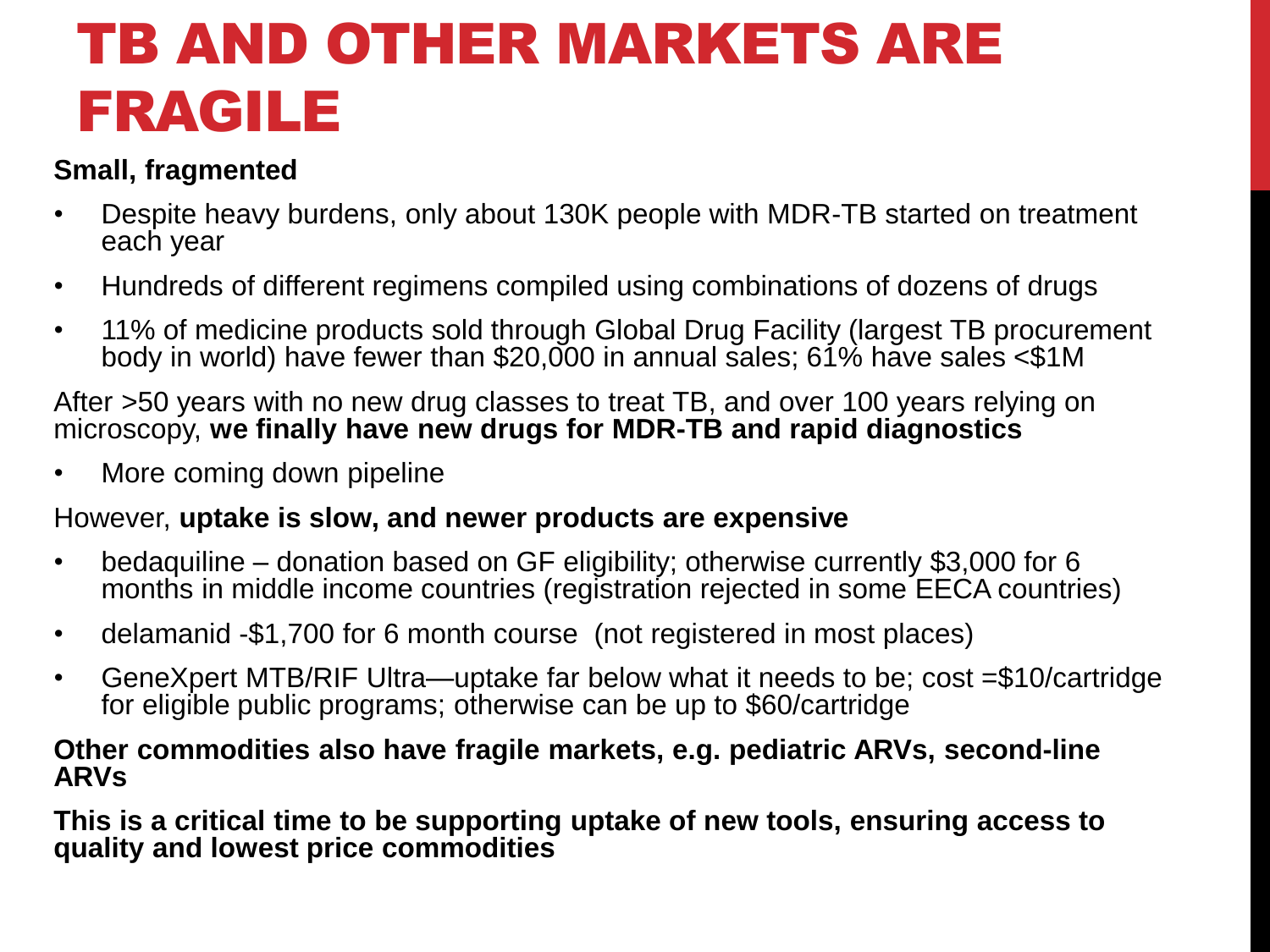### GLOBAL FUND HAS BEEN CRITICAL FOR MARKET-SHAPING

#### **Global Fund provides more than 65% of all international financing for TB**

- \$5.8 billion disbursed for TB to more than 100 countries over 2002-2016\*
- 17.4 million people received TB treatment between 2002 and 2016\*
- TB treatment coverage increased from 35% in 2000 to 61% in 2016<sup>\*\*</sup>
- MDR-TB cases enrolled in treatment increased 4-times between 2009 and 2016\*\*

#### **Global Fund committed to market-shaping from early on**

- Acknowledged that beyond financing, its purchase power could be used to create and shape markets (11th Global Fund Board Meeting Sep 2005)
- Global Good that could provide benefits beyond Global Fund recipients
- Within Global Fund, market-shaping strategies evolved: Market Dynamics Committee  $\rightarrow$  Market Dynamics Advisory Group  $\rightarrow$  GF Sourcing Department

#### **GF Market Shaping Strategy has one of its six objectives dedicated to countries in transition\*\*\*,** *but the strategy is not implemented*

• "**Prepare for country transition and long-term market viability.** Transition planning, grants to support PSM systems, in-country capacity building, process to assess further interventions"

#### **USAID, UNITAID, DFID, Canada and many other donors have supported market shaping interventions towards increased access to TB care**

Source: Global Fund Results Report 2017; \*\*WHO Global TB Report 2017; \*\*\*Global Fund Market Shaping Strategy

First half of slide content taken from STBP/GDF with thanks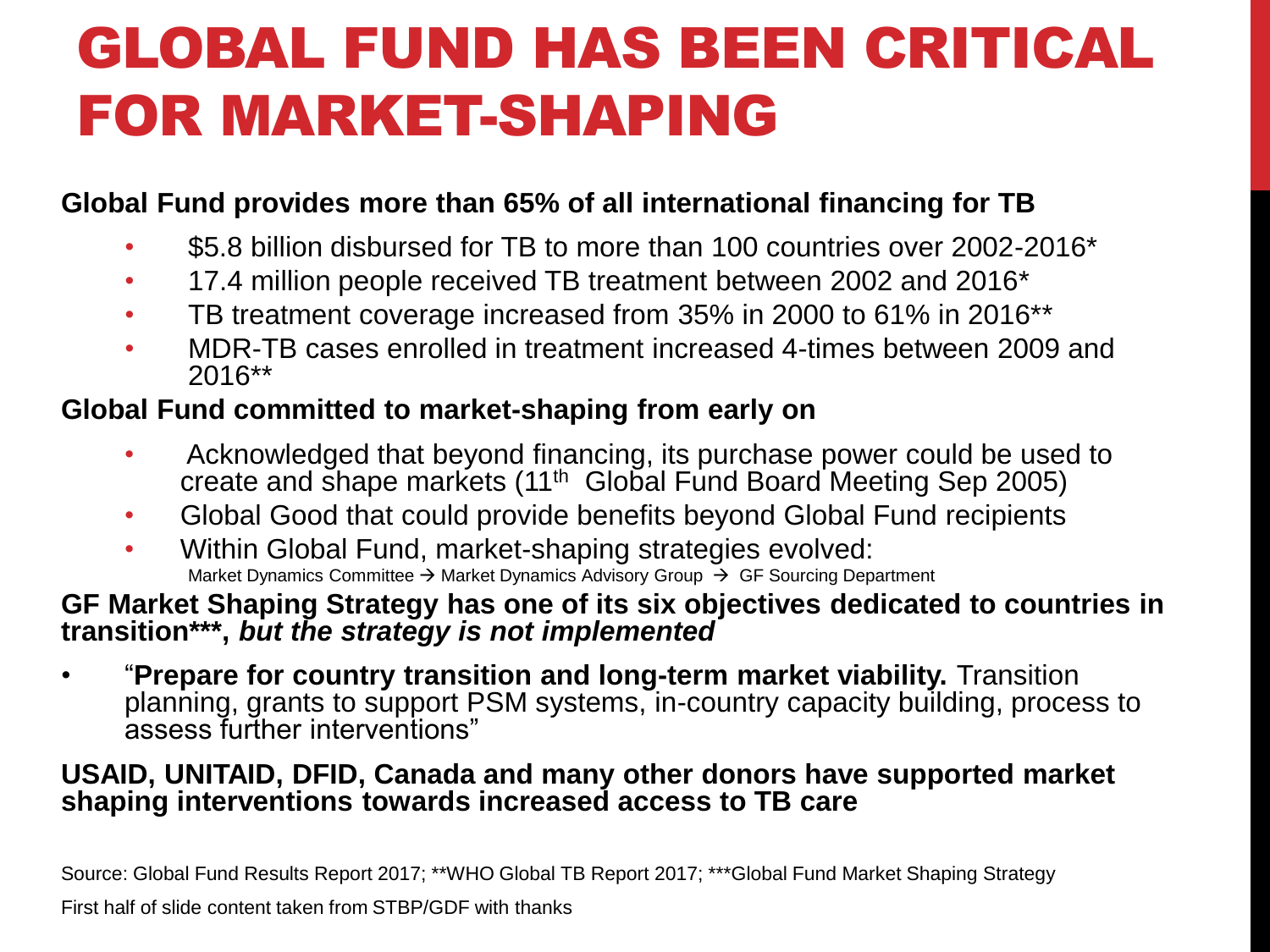### WHY PROCUREMENT MATTERS

#### **Commodities are essential for diagnosis/prevention/treatment/ care**

• Access to essential medicines (and now essential diagnostics) is a human right

#### **National procurement laws**

- often favor locally manufactured/registered products
- tend to look for lowest available local price, regardless of quality or lowest available global price

**Special considerations for products with low volumes/commercial appeal** (e.g., TB medicines/diagnostics, pediatric ARVs, second-line ARVs)

- unlikely to be locally registered, i.e. not even available
- if they are available locally, quality not always known
- if available, suppliers charge premium to make worth their while

#### **Donor funding allows for national procurement laws to be superseded**

- **Pooled procurement, technical assistance, strategic rotating**  stockpile (e.g., Global Drug Facility for TB commodities) ensures access to lowest prices, high quality, stable supply of even "niche" products in accordance with global standards
- *But what is the plan when countries revert to domestic funding?*